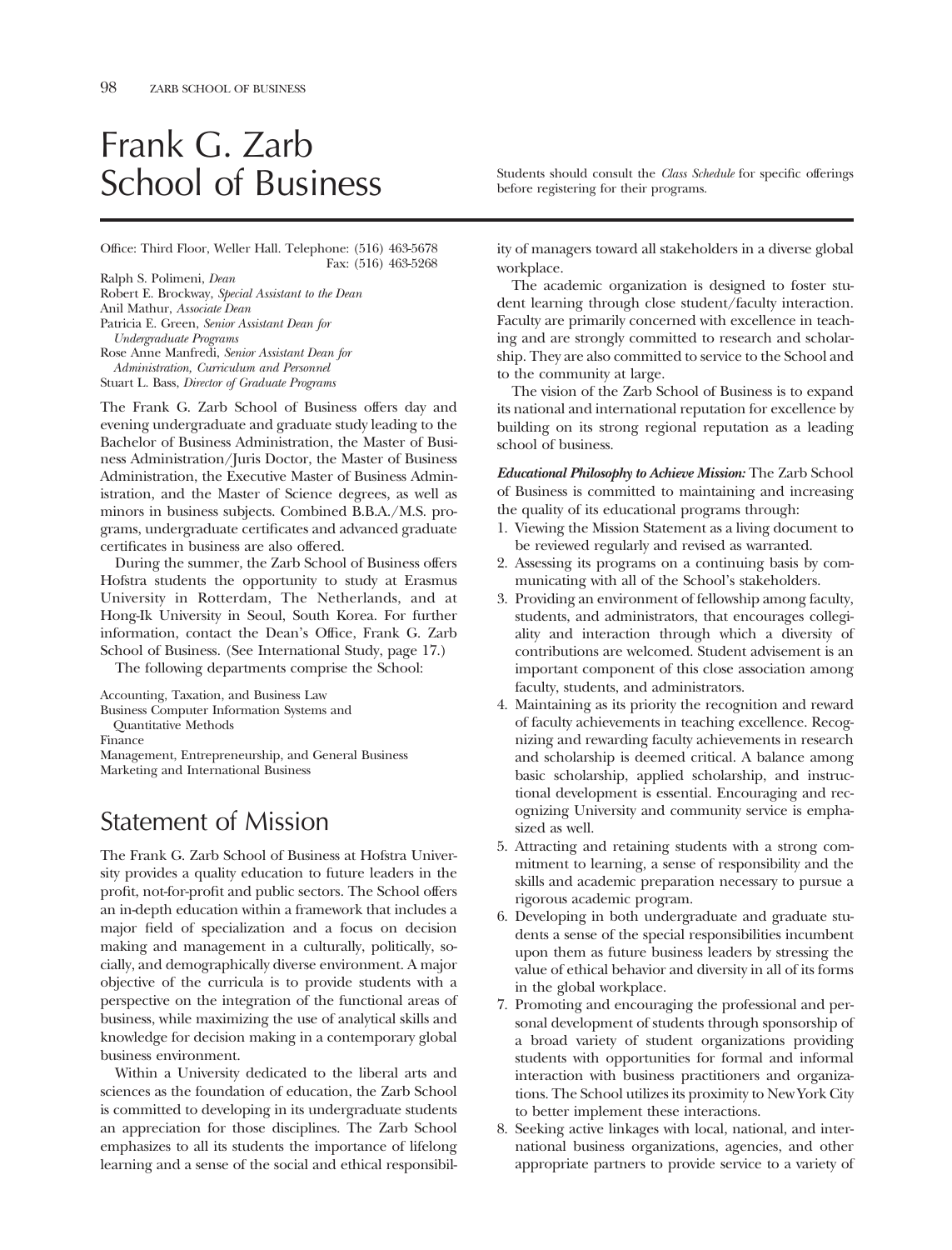communities and constituents, and to afford opportunities to others to beneft from participation in Hofstra's academic community.

#### *Educational Objectives to Achieve Mission*  **General Objectives**

At both the baccalaureate and master's levels, the Frank G. Zarb School of Business is committed to promoting quality teaching that requires rigor, relevance, and a thorough exploration of the application of business knowledge in an ever-changing business environment. Simultaneously, the School must impart to its students:

- 1. Strong functional knowledge integrated across business disciplines.
- 2. Profciency in oral and written communications.
- 3. Analytical and critical thinking skills for effective decision making.
- 4. Appreciation for the sociopolitical, demographic, economic, and environmental issues that characterize the contemporary global business environment.
- 5. An understanding of information systems and other technologies and their use in both domestic and global environments.
- 6. Understanding of ethical principles and social responsibility.

Beyond service to traditional students, the Frank G. Zarb School seeks to increase its base of service to the business and not-for-proft communities through a variety of delivery systems such as certifcate programs, consulting services, conferences, workshops, research, and new course/program development for working executives, among others.

*Specific Objectives of Each Program:* In addition to the general education objectives listed above, each program in the Zarb School of Business has the following specifc objectives:

# **Objectives of the Bachelor of Business Administration Program**

- Offer curricula that are grounded in both the principles of a general, yet challenging, liberal arts curriculum and the fundamentals of business in contemporary practice.
- Serve qualifed students who enter into the program directly from secondary schools, other four-year institutions, and two-year community colleges.
- Offer a wide range of B.B.A. concentrations.

# **Objectives of the Master of Business Administration Program**

- Provide qualifed students (who already hold baccalaureate degrees) with a professional perspective, broad exposure to the functional areas of business, specialized instruction in the leadership aspects of business, integrative capstone courses, and an opportunity to gain expertise in a specifc feld of business.
- Serve individuals with a strong commitment to managerial careers in business, government, or the not-forproft sector who exhibit the potential for leadership in the global business community.
- Offer a wide range of M.B.A. concentrations.

### **Objectives of the M.B.A./J.D. Program**

- Offer qualifed students a joint program leading to both M.B.A. and J.D. degrees.
- Give people with legal backgrounds a knowledge of business practice, the economic ramifcations of the law, and a foundation in business problem solving. Areas of law and business that especially beneft from such an approach include tax law, corporation law, real estate law, and antitrust law.

# **Objectives of the Executive M.B.A. Program**

- Provide a graduate management education leading to the M.B.A. degree for those qualifed students who possess at least seven years of managerial (or equivalent) experience and for whom a more appropriate venue for pursuit of the M.B.A. would be the structure and environment of the executive mode of delivery.
- Provide an appropriate professional perspective, broad exposure to the functional areas of business, specialized instruction in the leadership aspects of business, integrative capstone courses, and an international residency component to foster global skills.
- Serve the particular needs of E.M.B.A. students through a lockstep program that encourages interaction among students.

### **Objectives of the Master of Science Programs**

- Provide qualifed students who already hold baccalaureate degrees with a professional perspective and an opportunity to gain expertise in a specifc feld of business. These programs are targeted at those who seek to develop expanded bases of knowledge in a particular area of business, as well as those who may seek career change from one business discipline to another.
- Serve individuals with a strong commitment to managerial careers in business, government, or the not-forproft sector who exhibit the potential for leadership in the global business community.
- Offer M.S. degrees in several functional areas of business.

### **Objectives of the Undergraduate Certificate Programs**

- Enable qualifed individuals holding baccalaureate degrees (in any feld) to have the opportunity to earn certifcates of achievement by completing 18-19 additional credits of undergraduate work in business.
- Offer these certifcates in several specialized areas.
- Stimulate interest in business careers and encourage lifelong learning opportunities.
- Provide appropriate counseling and advisement.

# **Objectives of the Advanced Graduate Certificate Programs**

● Enable qualifed individuals holding M.B.A.s or other professional graduate degrees to earn certifcates of achievement by completing 18 additional credits of graduate work in business. These programs are of value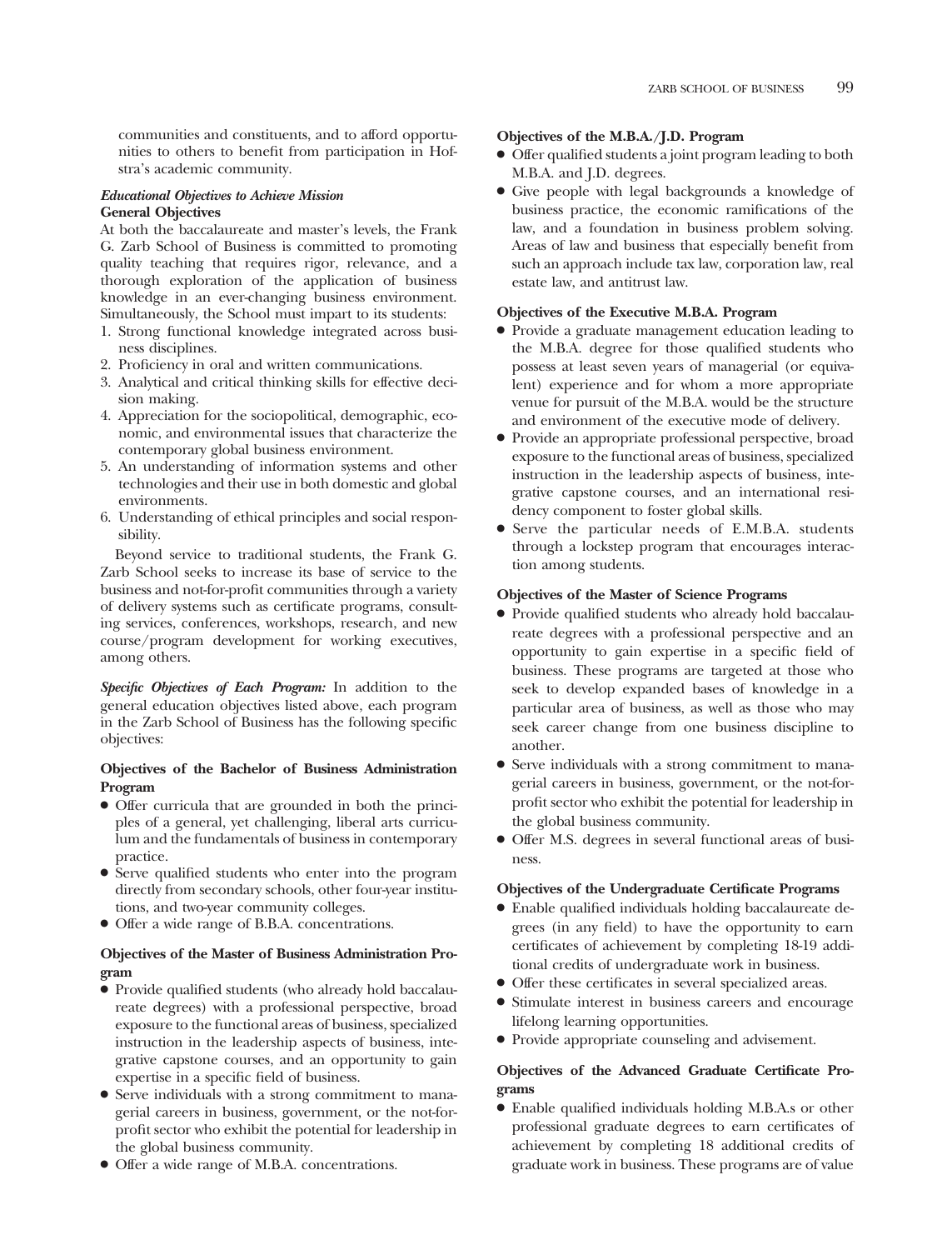for those seeking to update skills in a particular feld or to learn more about other functions of a frm.

- Offer these certifcates in several specialized areas.
- Stimulate interest in business careers and encourage lifelong learning opportunities.
- Provide appropriate counseling and advisement.

# Undergraduate Programs

The Bachelor of Business Administration program has been professionally accredited by AACSB International for more than 30 years. This accreditation ensures that faculty, academic programs and facilities are up to the highest professional standards. The curricula provide a broad, liberating education that prepare students for responsible citizenship and leadership roles in business and not-for-proft organizations in the United States and abroad. The majority of business core courses are taken at the sophomore level and above. Major elective courses are taken in the last two years of a four-year curriculum, thus permitting freshmen and sophomores to acquire a solid liberal arts foundation in the humanities, social and natural sciences, mathematics, computer science, and cross-cultural areas.

Prior to the beginning of junior year, the student must confer with a Zarb School of Business adviser. Undecided business students should meet with a faculty adviser in one of the School of Business departments. The School of Business academic majors are as follows:

Accounting (leading to eligibility for CPA certifcation) Business Computer Information Systems Entrepreneurship Finance International Business Management Marketing NOTE: all majors must be declared at the Office of Academic Records. Forms are available in Zarb School of Business departmental offices.

To facilitate and improve the advisement process, the Zarb School of Business has prepared an advisement form for each B.B.A. major. It shows all course requirements and the recommended sequence of courses. In addition, a personalized progress report called the Degree Audit Report (DAR) is available online. Students are required to make use of this report for course selection, advisement and registration purposes. **Students who fail to do so assume the risk of notification of nonfulfillment of requirements prior to graduation.** 

*School of Business courses may not be taken on a Pass/D/ D/Fail basis.* 

FOR OPTIONAL MINORS IN BUSINESS, SEE PAGE 100.

**Nonbusiness students may take no more than 25% of their course work in business subjects.** 

#### **BACHELOR OF BUSINESS ADMINISTRATION**

Candidates for graduation with the degree of Bachelor of Business Administration must fulfll the following requirements:

1. The successful completion of at least 128 semester hours, including all requirements, and a cumulative grade point average of 2.0 in work completed at Hofstra.

**NOTE: Majors in accounting must also have an overall grade point average of 2.0 in accounting course work at**  Hofstra. In addition, they must have a C- or better in **ACCT 101, 102, 123, and 124 whether taken at Hofstra or transferred in from another institution. Otherwise, these accounting courses must be retaken at Hofstra since no waivers will be granted for them. Students transferring from two-year colleges who have successfully completed the equivalent of ACCT 123 & 124 will receive transfer credit for these courses provided that they successfully complete ACCT 125 with a grade of C or better.** 

- 2. At least 58 semester hours, (61 semester hours for international business majors), including all requirements, must be in liberal arts, and 6 semester hours of general education requirements fulflled by QM 1 and 122.
- 3. There are certain requirements that must ordinarily be completed in residence at Hofstra: **15 semester hours in the major field of specialization** and the last 30 hours. The 15 hours need not be included within the last 30 hours.
- 4. At least 50% of the business credits required for the B.B.A. degree must be earned at Hofstra.

| 5. The fulfillment of the following requirements:   |             |  |  |
|-----------------------------------------------------|-------------|--|--|
| Liberal Arts Core Requirements (30 s.h.)            |             |  |  |
| (See pp. 82-83 for core courses)                    |             |  |  |
| a) Humanities Division, 9 semester hours            |             |  |  |
| including:                                          |             |  |  |
| Creative Participation core                         | 3 s.h.      |  |  |
| Appreciation and Analysis core                      |             |  |  |
| (including a minimum of 3 s.h. of                   |             |  |  |
| literature courses)                                 | 6 s.h.      |  |  |
| b) Natural Sciences, Mathematics/                   |             |  |  |
| Computer Science Division,                          |             |  |  |
| 9 semester hours including:                         |             |  |  |
| Mathematics/Computer Science core*                  | $3$ s.h.    |  |  |
| Natural Sciences core                               | 3 s.h.      |  |  |
| Course chosen from Mathematics/Computer             |             |  |  |
| Science or Natural Sciences core*                   | 3 s.h.      |  |  |
| *MATH 12 and 16 may not be taken by B.B.A.          |             |  |  |
| students. Students who plan to pursue an M.B.A.     |             |  |  |
| degree are strongly urged to take a calculus course |             |  |  |
| (MATH 10, 10E, or 19).                              |             |  |  |
| c) Social Sciences Division, 9 semester             |             |  |  |
| hours including:                                    |             |  |  |
| History and Philosophy core                         | $3 \,$ s.h. |  |  |
| Behavioral Social Sciences core                     | 3 s.h.      |  |  |
| Course chosen from History and                      |             |  |  |
| Philosophy or Behavioral Social Sciences            |             |  |  |
| core                                                | 3 s.h.      |  |  |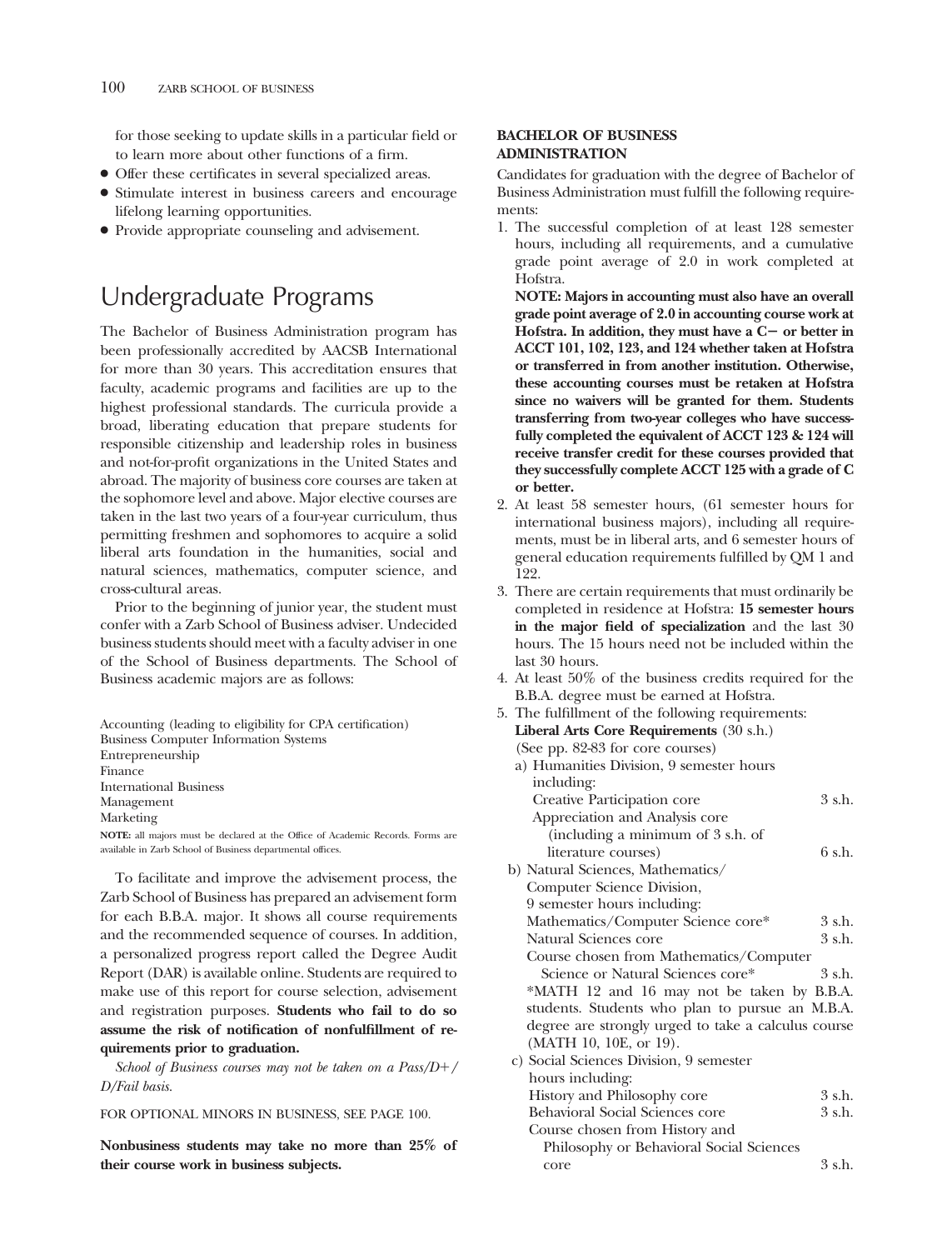d) Cross-Cultural core 3 s.h.

**ENGL 1-2** (6 s.h.)

(See University Degree Requirements, page 71)

#### **Specific Liberal Arts Requirements for B.B.A. Students**  (18 s.h.)

*Students may not use courses listed below in a)-e) to fulfill or reduce core residency requirements (see below for exception made for international business majors\*).* 

a) ECO  $1, 2$  6 s.h. A third economics course if specifed by the department.

(These economics courses may not be taken on a Pass/ $D+$ /D/Fail basis.)

# **NOTE: a maximum of 9 semester hours in economics will be accepted toward the fulfillment of the liberal arts requirement.**

| b) MATH 9 or above (except MATH 12 and 16), |        |
|---------------------------------------------|--------|
| chosen under business department advisement | 3 s.h. |
| c) Ethics course (PHI 14 [formerly PHIL 9]  |        |
| or PHI 90 [formerly PHIL 11])               | 3 s.h. |
| d) Political science course                 | 3 s.h. |
| e) SPCM 1 or 7 (formerly SPCH 1 or 7)       | 3 s.h. |
|                                             |        |

### **International business majors must fulfill the following**  *additional* **specific liberal arts requirements:**

- f) Foreign language, level 5 or equivalent (up to 15 s.h.) or standardized test assessments accepted.
- g) 3 s.h. chosen from HIST 11, 12, ENGL 43, 44, CLL 39 or 40.
- h) A *second* Cross-Cultural core course (3 s.h.) i) ECO 142

\*International business majors need a minimum of 61 s.h. in liberal arts and may also apply up to 12 s.h. of **"Specific Liberal Arts Requirements for B.B.A. Students"** (b-h) to fulfll **"Liberal Arts Core Requirements."** Students should see an adviser in the Department of Marketing and International Business.

#### **Additional Liberal Arts Electives**

Students may select courses from any liberal arts area as needed to complete the minimum of 58 s.h. (61 s.h. for International Business majors).

Additional mathematics courses may be taken to fulfll part of the liberal arts core requirements (see p. 58) and/or as needed to complete the minimum number of liberal arts credits needed for graduation, chosen under advisement from the major department.

#### **Requirements for B.B.A. Majors** (18-24 s.h.)

(See specifc requirements as listed under the feld of specialization.)

| Accounting                                   | 24 s.h. |
|----------------------------------------------|---------|
| <b>Business Computer Information Systems</b> | 24 s.h. |
| Entrepreneurship                             | 24 s.h. |
| Finance                                      | 21 s.h. |
| <b>International Business</b>                | 21 s.h. |
| Management                                   | 18 s.h. |
| Marketing                                    | 21 s.h. |
|                                              |         |

# **Business Core Requirements** (34 s.h.)

|                 | ACCT 101, 102 (sophomores or above) <sup>++</sup> | 6 s.h.      |
|-----------------|---------------------------------------------------|-------------|
| <b>BCIS 14+</b> |                                                   | 4 s.h.      |
| <b>BLAW 20</b>  |                                                   | 3 s.h.      |
| <b>FIN 101</b>  | (sophomores or above) <sup>††</sup>               | 3 s.h.      |
| <b>FIN 110</b>  | (juniors or above) <sup>++</sup>                  | $3 \,$ s.h. |
|                 | GBUS 180 or 180 H (seniors only) $\dagger\dagger$ | 3 s.h.      |
| <b>IB</b> 150   | (sophomores or above) <sup>††</sup>               | $3 \,$ s.h. |
|                 | MGT 101 (sophomores or above) <sup>††</sup>       | $3 \,$ s.h. |
| MGT 110         | (juniors or above) <sup>††</sup>                  | $3 \,$ s.h. |
| <b>MKT 101</b>  | (sophomores or above) <sup>††</sup>               | 3 s.h.      |

†Students who have successfully completed BCIS 9 and 10 are not required to take BCIS 14. Credit will not be given for both this course and BCIS 9 and/or 10.

††Sophomore class standing (completion of 24 s.h. or above) is required. Junior class standing (completion of 58 s.h. or above) is required. Senior class standing (completion of 88 s.h. or above) is required. These requirements cannot be waived.

#### **General Education Requirements**

 $QM$  1, 122 6 s.h.

#### **Free Electives**

Electives as needed to complete the 128 semester hour minimum.

#### TRANSFER CREDIT AND RESIDENCY REQUIREMENTS

## **1. Transfer of Business Credits At least 50% of the business credits required for the B.B.A. degree must be earned at Hofstra.**

#### **2. Transfer of Liberal Arts Core Courses**

Students may be able to use transfer credit and/or advanced standing/placement credit to reduce the liberal arts core course requirements in the Bachelor of Business Administration program described above.

Credits earned elsewhere may be used to reduce core requirements only if courses are completed *before the student matriculates at Hofstra.* Credits that Hofstra students earn as visiting students elsewhere *may not be used* to reduce core course requirements. Please see page 86 regarding transfer credit of liberal arts core course requirements.

## **3. Hofstra Students as Visiting Students Elsewhere Currently enrolled Hofstra students who want to earn business or nonbusiness credits as visiting students elsewhere must obtain prior approval from the major adviser and/or chairperson of their major department and the Office of the Dean, Zarb School of Business. If approved, business credits may only be earned at AACSB-accredited institutions.**

#### MINORS IN BUSINESS

Business minors provide B.B.A. and non-B.B.A. students with an enriched understanding of the business world. A completed minor feld will be listed on the student's transcript.

Students with a *major* in a business area may choose a minor in a second business area. For a business minor,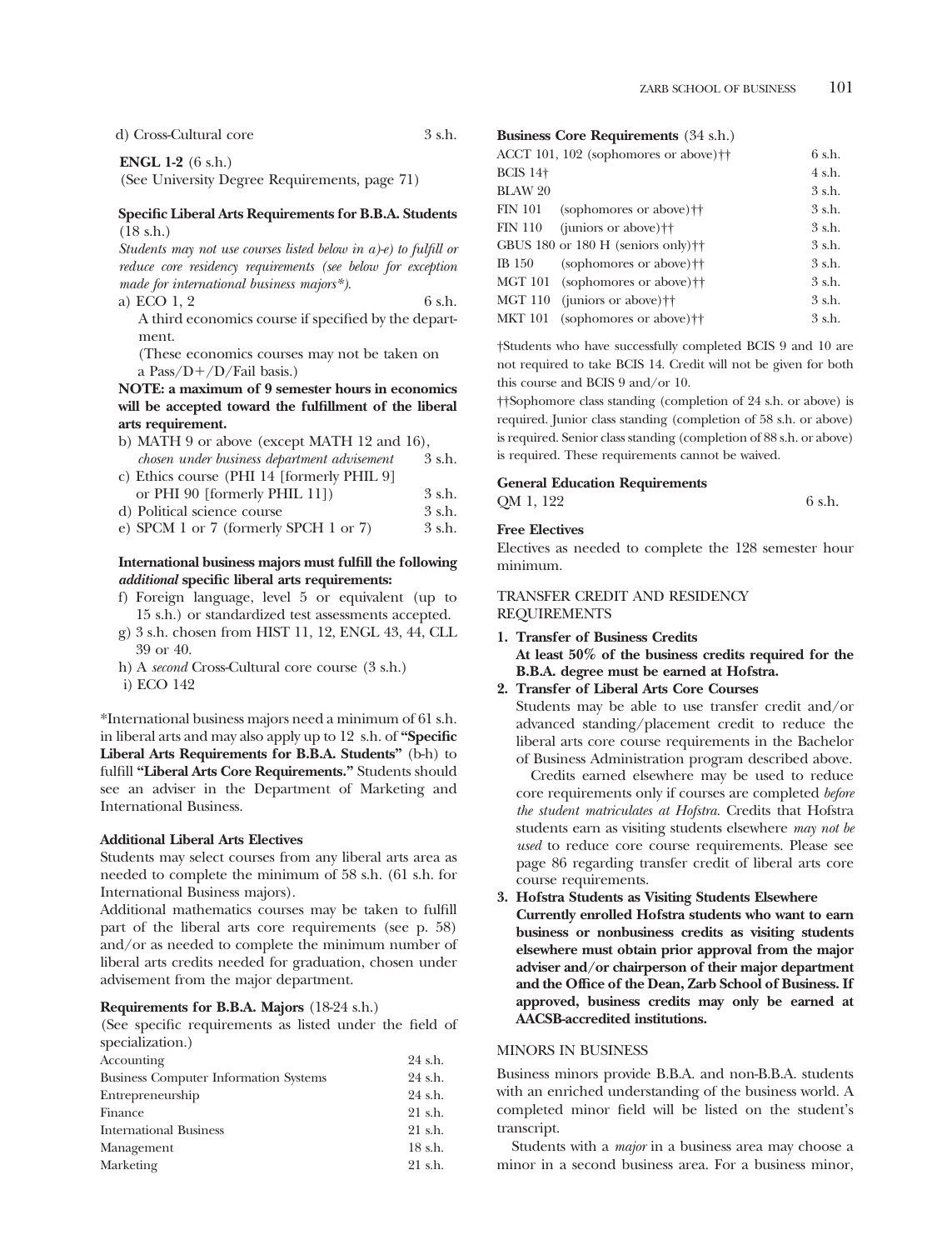B.B.A. students must complete, *only under faculty advisement in the department offering the minor*, a minimum of 18-19 semester hours with grades of  $C$  - or better in that second area of study, with at least six-twelve hours in residence depending upon the chosen minor. While the introductory courses (e.g., courses numbered 1, 2, 101 and 110) included in the undergraduate business and general requirements may be counted within the total 18-19 credit hours, no course may be used toward the minor if it is also being used as an elective in the major feld.

For a minor in Business Computer Information Systems, see page 141.

For a minor in Business Law, see page 144.

For a minor in Finance, see page 189.

For a minor in Human Resources Management, see page 230.

For a minor in International Business, see page 218.

For a minor in Management, see page 230.

For a minor in Marketing, see page 233.

Business majors who want to pursue a minor in a nonbusiness area should obtain a description of the minor requirements from the appropriate department. For a minor in the Hofstra College of Liberal Arts and Sciences, see page 79; for the School of Education and Allied Human Services, see page 110; for interdisciplinary minors, see page 216.

Nonbusiness majors may choose a minor in the School of Business. The requirements are the successful completion of a minimum of 18-19 semester hours of business courses with grades of C- or better, *only under faculty advisement in the department offering the minor*, with at least six-twelve hours in residence.

For a minor in General Business, *for nonbusiness majors only*, see page 199.

#### *No School of Business courses may be taken on a Pass/D/ D/Fail basis.*

No student pursuing a bachelor's degree, other than a Bachelor of Business Administration degree, may complete more than 30 semester hours of School of Business course work without prior permission of the School of Business Dean's Office. The student must have the appropriate form approved by and fled with the major and minor departments.

For further information regarding business minors, contact the chairperson of the appropriate department.

*All minors must be declared at the Office of Academic Records. Forms are available in Zarb School of Business departmental offices.* 

# **BACHELOR OF BUSINESS ADMINISTRATION/MASTER OF SCIENCE**

The Frank G. Zarb School of Business offers combined B.B.A./M.S. programs with majors in the following areas:

#### **Accounting (152 credits) Taxation (152 credits)**

Qualifed Hofstra University undergraduate accounting majors may choose to take one of the above-listed 152credit joint B.B.A./M.S. programs. These students must take the Graduate Management Admission Test (GMAT), meet the M.S. admission requirements and submit the appropriate application after successfully completing a minimum of 88 undergraduate credits, but prior to enrolling in their last 12 credits of course work toward the B.B.A. Students meeting these requirements will be eligible to take two graduate-level courses, ACCT 215 and 242 instead of ACCT 144 and 125. ACCT 215 and 242 are credited to both the B.B.A. and M.S. degree requirements. Students taking this option will require a minimum of 24 additional credits to complete their M.S. degree. In most states candidates for the CPA examinations are required to have completed 150 semester hours of course work in order to be eligible to take the examination. The B.B.A./M.S. program offered by the Department of Accounting, Taxation, and Business Law should enable accounting students to meet this requirement. (Students are advised to check with their state boards of accountancy to obtain specifc requirements.)

#### **Marketing (152 credits)**

#### **Marketing Research (155 credits)**

Qualifed Hofstra University undergraduate marketing majors may choose to take one of the above-listed joint B.B.A./M.S. programs. These students must take the Graduate Management Admission Test (GMAT), meet the M.S. admission requirements, and submit the appropriate application after successfully completing a minimum of 88 undergraduate credits, but prior to enrolling in their last 12 credits of course work toward the B.B.A. Students meeting these requirements will be eligible to take two graduate-level courses, MKT 207 and MKT 247 in place of two undergraduate marketing electives. MKT 207 and MKT 247 are credited to both the B.B.A. and M.S. degree requirements. Students taking this option will only require an additional 24-27 credits to complete their M.S. degree.

For complete M.S. requirements, please see the *Hofstra University Graduate Bulletin.* 

#### BUSINESS EDUCATION

In cooperation with the School of Education and Allied Human Services, the Zarb School of Business offers programs leading to New York State certifcation for classroom teachers in business education, and in business and distributive education. Students who want to be certifed should consult an adviser in the School of Business for selection of a major feld and an adviser in the School of Education for selection of the proper courses for meeting the New York State requirements. See page 285 for complete description.

# **BACHELOR OF SCIENCE IN VIDEO/TELEVISION AND BUSINESS**

The School of Communication offers a program leading to the degree of Bachelor of Science with a specialization in video/television and business. See page 131 for requirements.